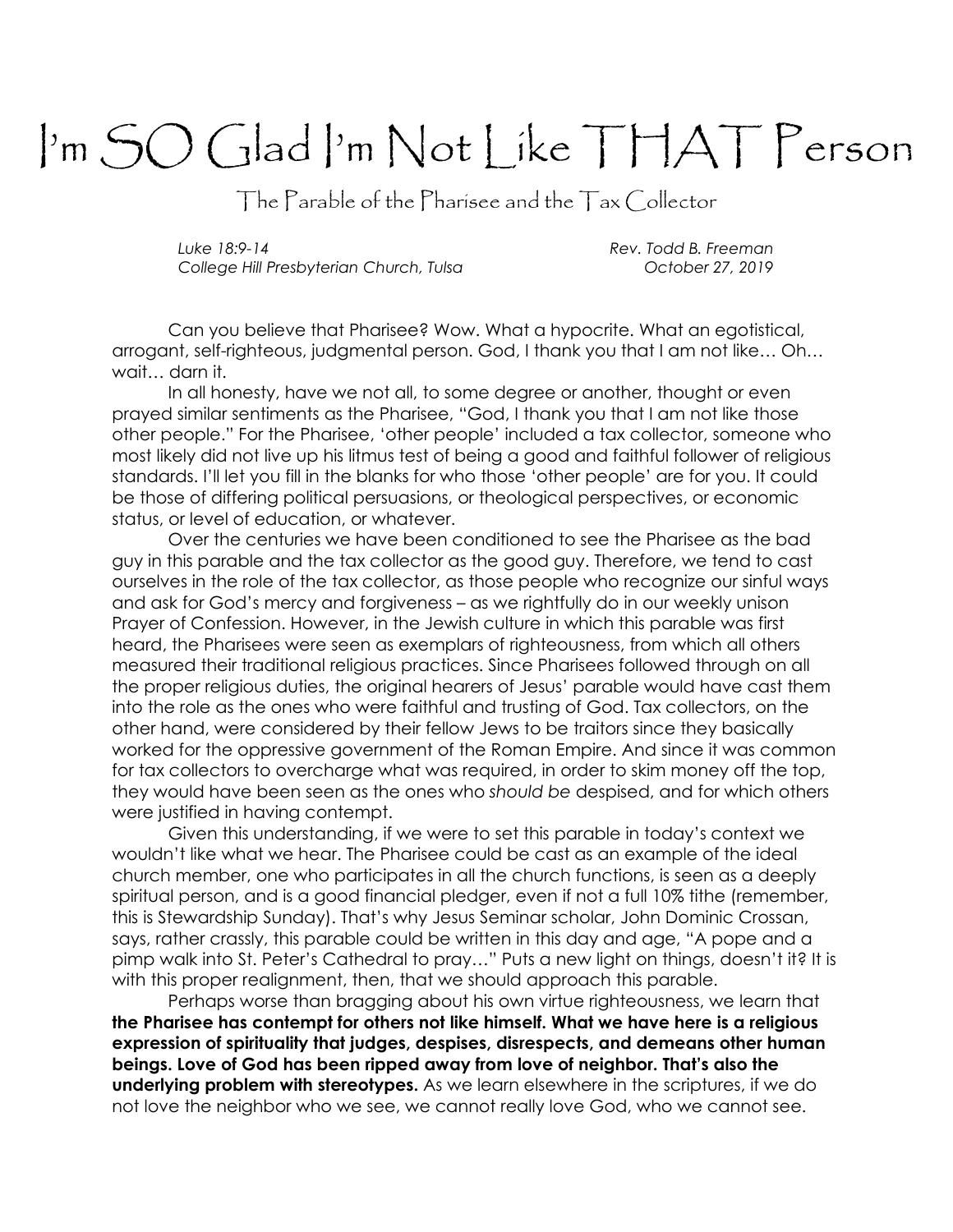Therefore, every time we have contempt for, look down on, or despise others, we are just as guilty as the Pharisee in this parable. Unfortunately, we see this played out all the time. We have become so deeply divided along any number of ideological, political, social and religious issues that contempt for others who don't believe or behave the same way has become one of the most common characteristics of our culture and society today. We no longer just have differences of opinions, we often despise those on the 'other side'. Now, that doesn't mean there isn't an important place for critique and sharing our understanding of truth. That's speaking out with a prophetic voice, especially when speaking truth to power. Yet, perhaps we all have something to learn from the attitude of the tax collector.

Unlike the Pharisee's prayer, which reveals his self-absorption in his own virtue and good works, the tax collector approaches God in deep humility, fully aware of his own sinfulness. He knew how to admit error and then offer an authentic confession. The tax collector boasts nothing before God. His prayer echoes the opening words of Psalm 51, ascribed to King David: "Have mercy on me, O God." The crucial addition, however, is the tax collector's self-designation as "a sinner." Nothing more is reported of the tax collector's prayer. It is complete as it stands, and nothing more needs to be said of his character.

The twist in Jesus' parable comes in the common role reversal at the end. The one who presumed he was righteous was not "justified." Justified, in this sense, means being made right with God. Or, as it could be stated when reading through the lens of the gospel writer, he wasn't thinking and acting in a Christ-like fashion. However, the one who was so acutely aware of his unrighteousness "went down to his home justified." He was prepared to come before God with no bargaining chips of selfrighteousness and a litany of good works (as meaningful as those good works may be), but simply with the humble acknowledgement of his own sinfulness and a willingness to receive God's love, grace, and mercy. That's why the 2nd point of our congregation's Mission Statement proclaims, "Receive and openly share the love of God." Note that it begins with receiving that love.

So it needs to be asked in all seriousness: **How aware are you and I of our own** sinfulness, including any self-righteousness and contempt for others? I'm not talking about an awareness steeped in a self-loathing, self-hatred kind of way – for that in itself is sinful as well as deeply harmful, emotionally and spiritually. Writing in Christianity Today, biblical commentator Willie Dwayne Francois, put it into proper perspective this way:

Guilt without growth is trivial. It is not enough to announce your sins without a sincere hunger for change. Remorse is not a good alibi for spiritual stagnation. Self-deprecating inaction is not a spiritual maxim to be espoused. Humility before God and honesty about self should drive us to new vistas of productivity, creativity, and love.

He goes on to expand this by adding, "Guilt is not enough on a national scale, either. We need a concerted shift from apology to action, from guilt to justice. The redemption of America is only possible through naming sins and undoing generations of damage…guilt has to translate into…justice. We cheapen mercy when there is no forward movement, nothing percolating at the inner recesses of our soul, drawing us to revolutionize our life. Ultimately this parable is not about the Pharisee or the tax